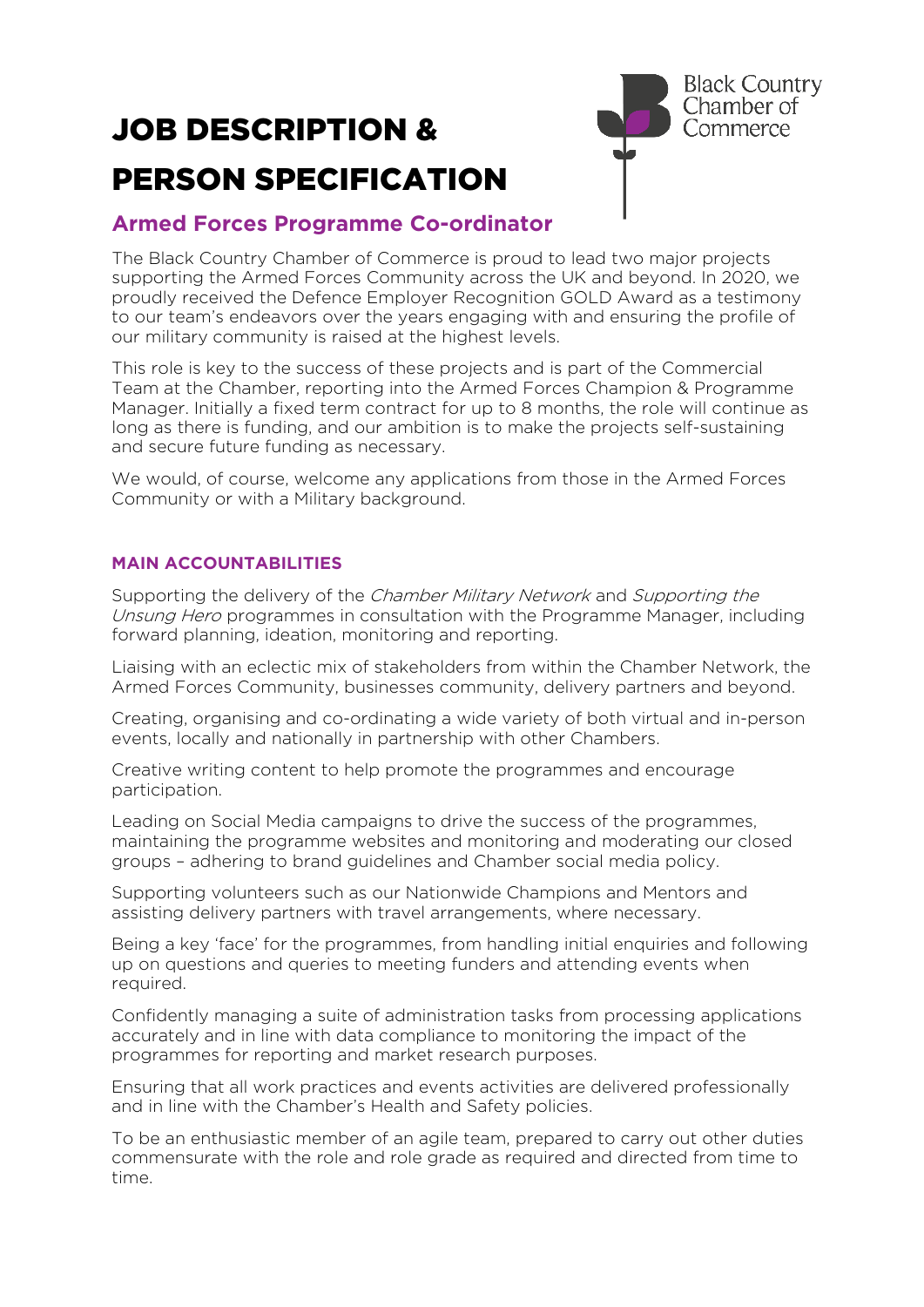### **PERSON SPECIFICATION**

We know we are looking for that someone special and your suitability for the role will be assessed during the application, interview, and any assessment stages, based primarily on and how you meet the below criteria:

| <b>AREA</b>                                                                                                                          | <b>ESSENTIAL</b> | <b>DESIRABLE</b> |
|--------------------------------------------------------------------------------------------------------------------------------------|------------------|------------------|
| <b>EXPERIENCE</b>                                                                                                                    |                  |                  |
| Comprehensive administrative experience                                                                                              | $\checkmark$     |                  |
| Co-ordination of events                                                                                                              | $\checkmark$     |                  |
| Experience of working within a business support<br>organisation                                                                      |                  | ✓                |
| Experience of maintaining data and reporting                                                                                         | $\checkmark$     |                  |
| Experience of producing reports and research<br>into business issues                                                                 | $\checkmark$     |                  |
| <b>SKILLS</b>                                                                                                                        |                  |                  |
| Excellent communication skills both written and<br>oral                                                                              | $\checkmark$     |                  |
| Strong organisational skills with a passion for<br>and meticulous attention to detail                                                | ✓                |                  |
| Excellent administration skills including a proven<br>ability to oversee simple websites and social<br>media channels                | ✓                |                  |
| Experience of managing projects with multiple<br>stakeholders                                                                        | ✓                |                  |
| Ability to work on own initiative and as part of a<br>team                                                                           | ✓                |                  |
| <b>KNOWLEDGE</b>                                                                                                                     |                  |                  |
| Demonstrable interest in business and the<br>Armed forces                                                                            |                  | ✓                |
| A detailed understanding of the armed forces<br>community, Ministry of defence and policies with<br>in                               |                  | ✓                |
| A detailed understanding of the environment,<br>institutions and the processes which influence<br>and impact the work of the Chamber |                  | ✓                |
| An understanding of the economy and business<br>in general                                                                           |                  | ✓                |
| <b>OTHER</b>                                                                                                                         |                  |                  |
| Full UK Driving License and access to a suitable<br>car vehicle and $\sqrt{2}$ or ability to travel across the<br>region             |                  | ✓                |